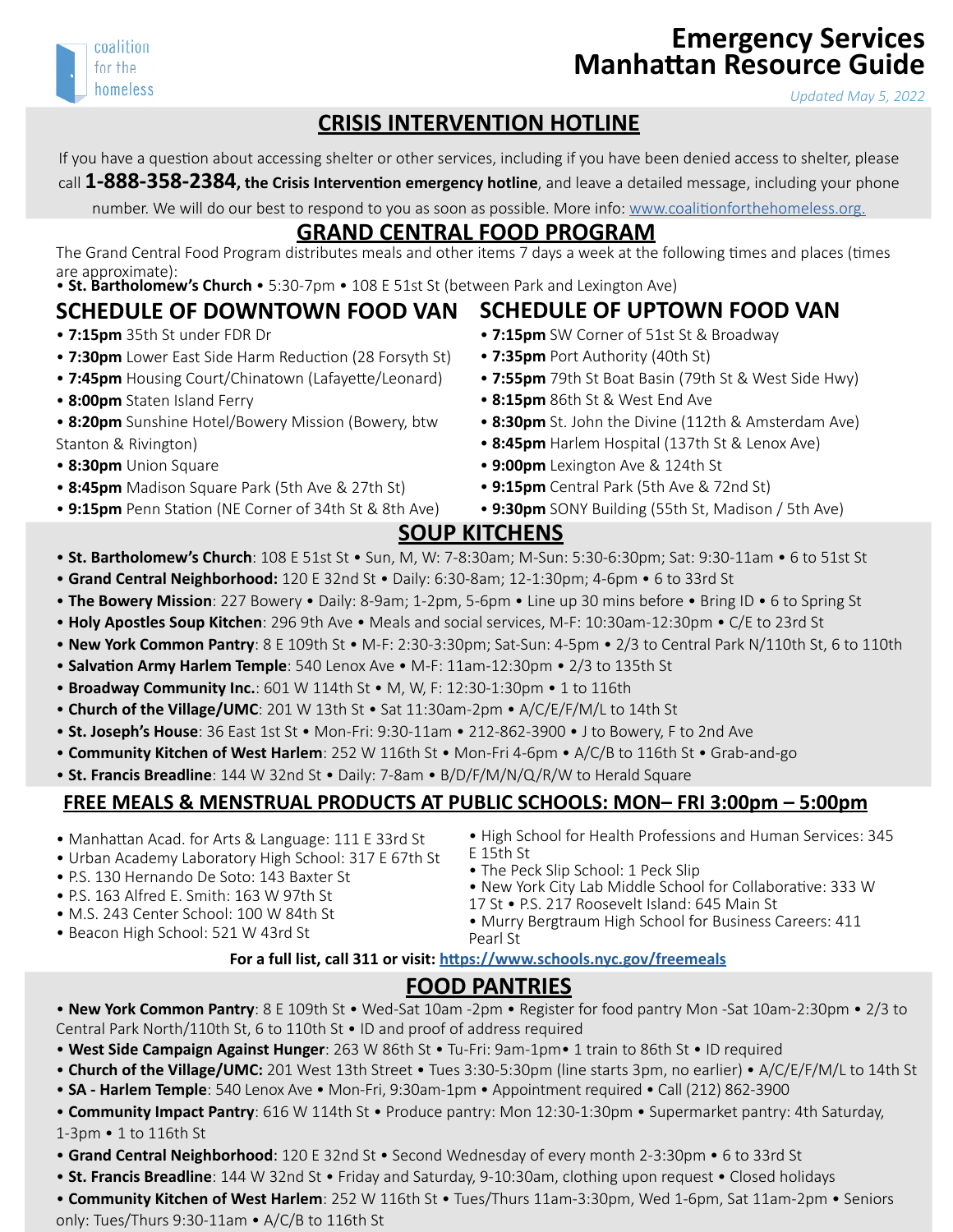# **PUBLIC TOILETS/SHOWERS**

## **TOILETS**

• **St. Bart's Church:** Entrance on 51st St between Park and Lexington • Mon-Sun: 1:30-6:30pm

## **CLOTHING:**

• **Bowery Mission:** 227 Bowery: Tues & Wed: 8am

• **All Angels Clothing**: 251 West 80th St • Tues & Thurs: 8am-12pm

• **St. Luke's Community Closet:** 485 Hudson St. • Saturdays 3-4pm

## **SHOWERS**

• **All Angels Church**: 80th/Broadway • Tues & Thurs • 8am-2pm • First come, first served

• **Bowery Mission:** 227 Bowery • Registration 6:45am • Mon-Fri (men only) 9:30am-12pm, Thurs (women only) 9:30am-12pm

• **Next Step Community Church** • 360 Schermerhorn St, Brooklyn • Tues: 10am-12pm (Men and Women) • Clothes/toiletries available

- • **POTS**  2759 Webster Ave, Bronx Mon-Fri.: 8am-11am Toiletries and socks also available
- • **NY Common Pantry**  8 East 109th St Showers and laundry Mon, Weds, Thurs, Fri 9:30am-1pm, sign up by 10:30am; haircuts Thurs, sign up by 10am

## **LEGAL SERVICES**

•**POTS - Part of the Solution Legal Clinic**: 2759 Webster Ave, Bronx • Clients seeking assistance may contact the legal clinic directly to schedule a phone meeting at 718-220-4892, ext. 101 and leave a message or email legalclinic@potsbronx.org • **Legal Aid's Access to Benefits (A2B) Helpline:** 888-663-6880 •M-F: 10:00am-3:00pm

## **DROP-IN CENTERS**

## **ADULTS**

• **New York City Rescue Mission**: 90 Lafayette St • Open daily • Women admitted 3-4:45pm • Men admitted 4pm-5pm • 6 to Canal St

• **Main Chance**: 120 E 32nd St • Open 24 hours • Men & Women • 6 to 33rd St

• **Olivieri Center for Homeless**: 257 West 30th Street • 212-947-3211 • Open 24/7 • A/C/E to Penn Station

#### **YOUTH**

• **St. Lukes Art & Acceptance - LGBTQ+**: Youth ages 16-29 • 653 Greenwich St • 212-924-0562 • Sat 4pm-7pm • A/C/B/D to West 4th-Washington Square

• **Safe Horizon aka Streetwork Harlem Drop-In Center**: 209 W 125th • (212) 695-2220 • Mon-Tues & Thurs-Fri: 12-5pm; : 18-24 intakes: 10:30am-3:30pm • limited to 3 per day; Intakes under 18 at any time • 2/3/A/B/C/D to 125th St

• **Safe Horizon - Lower East Side Drop-In Center**: 33 Essex St • (646) 602-6404 • Intake: M, Tu, Th, F: 12-5pm • Intakes for 18-24: 10:30am-4pm • limited to 2 per day; Intakes under 18 at any time • J/M/Z to Essex St, F to E Broadway

• **Ali Forney Center-LGBTQ:** 321 W 125th St • (212) 208-0574 • Intake: Mon-Sun: 10am-6pm • Services provided: bagged lunches, mail, housing referrals, medical triage, PPE • Overnight Hours: Mon-Fri 8pm-8am • Youth must sign-up with case manager or on Monday at 2pm for 1 week reservation • Hot dinner served at 8:30pm • 2/3/A/B/C/D to 125th St

• **The Door**: 555 Broome St • ststewart@door.org • Mon-Fri: 11am-6pm • C/E to Spring St

• **New Alternatives- LGBTQ:** 410 W 40th St• Kate Barnhart: kate@newalternativesnyc.org • Mon-Fri: 4pm-6pm: Takeout meals: Sun 6-7pm

## **SHELTERS**

### **SINGLE ADULT MEN**

• **30th Street Men's Shelter**: 400-430 E 30th St • (212) 481-0771 • Intake open 24 hours • 6 to 28th St • Men Only **SINGLE ADULT WOMEN**

• **Brooklyn Women's Shelter (BWS)**: 116 Williams Ave • (718) 483-7700 • Intake open 24 hours • C to Liberty Ave **ADULT COUPLES / FAMILIES WITHOUT MINOR CHILDREN**

• **Adult Family Intake Center (AFIC):** 400-430 E 30th St (at 29th St & 1st Ave) • (212) 481-4704 • Open 24 hours • 6 to 28th St • Application office for adult couples WITHOUT minor children

#### **FAMILIES WITH CHILDREN**

• **PATH: 151 E 151st (Bronx)** • (917) 521-3900 • Open 24 hours • 2/4 to 149th St/Grand Concourse • Must be a family with children under 21 years old or a pregnant family

## **HEALTH CENTERS**

- **Broadway Presbyterian**: 601 West 114th St 718-943-1341 Mon & Wed: 12:30-5pm Walk-Ins accepted
- • **All Angels**: 251 West 80th St 718-943-1341 Open Tues & Thurs 9am-1pm Walk-Ins accepted
- • **Third Street Primary Care**: 8 E 3rd St 212-533-8400 Ext: 165/122 Open M-F: 8-4pm Walk-Ins accepted
- • **New Providence Primary Care**: 222 E 45th St 212-661-8934 Ext: 264 Open M-F: 8-4pm Not accepting walk-Ins
- **Fort Washington Primary Care:** 651 W 168th St 212-740-1780 Ext: 234 Open M-F: 9-4pm Walk-Ins accepted
- **Callen-Lorde** 356 W 18th St 212-271-7200 Open M-F: 9-3pm Not accepting walk-ins
- **Housing Works-Cylar Cmmty**: 743-749 E 9th St. 718-277-0386 M-F: 9am-5pm Walk-Ins accepted